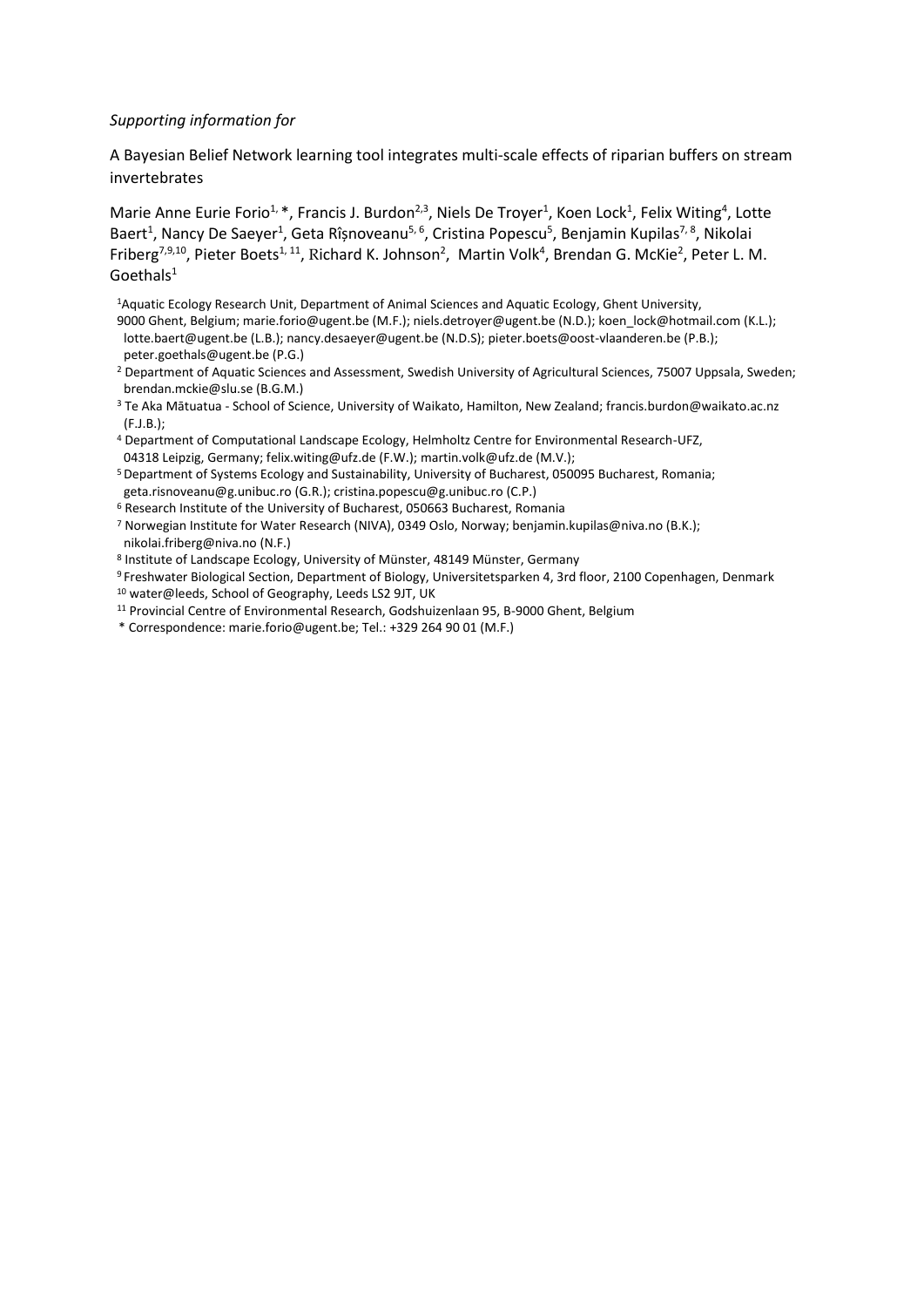*Supporting Information Figures*



Figure S1: Map of Europe showing the locations of the four case-study catchments (1) Lake Mälaren in Sweden, (2) Zwalm in Belgium, (3) Oslo Fjord in Norway and (4) Argeş in Romania (after Burdon et al. (2020).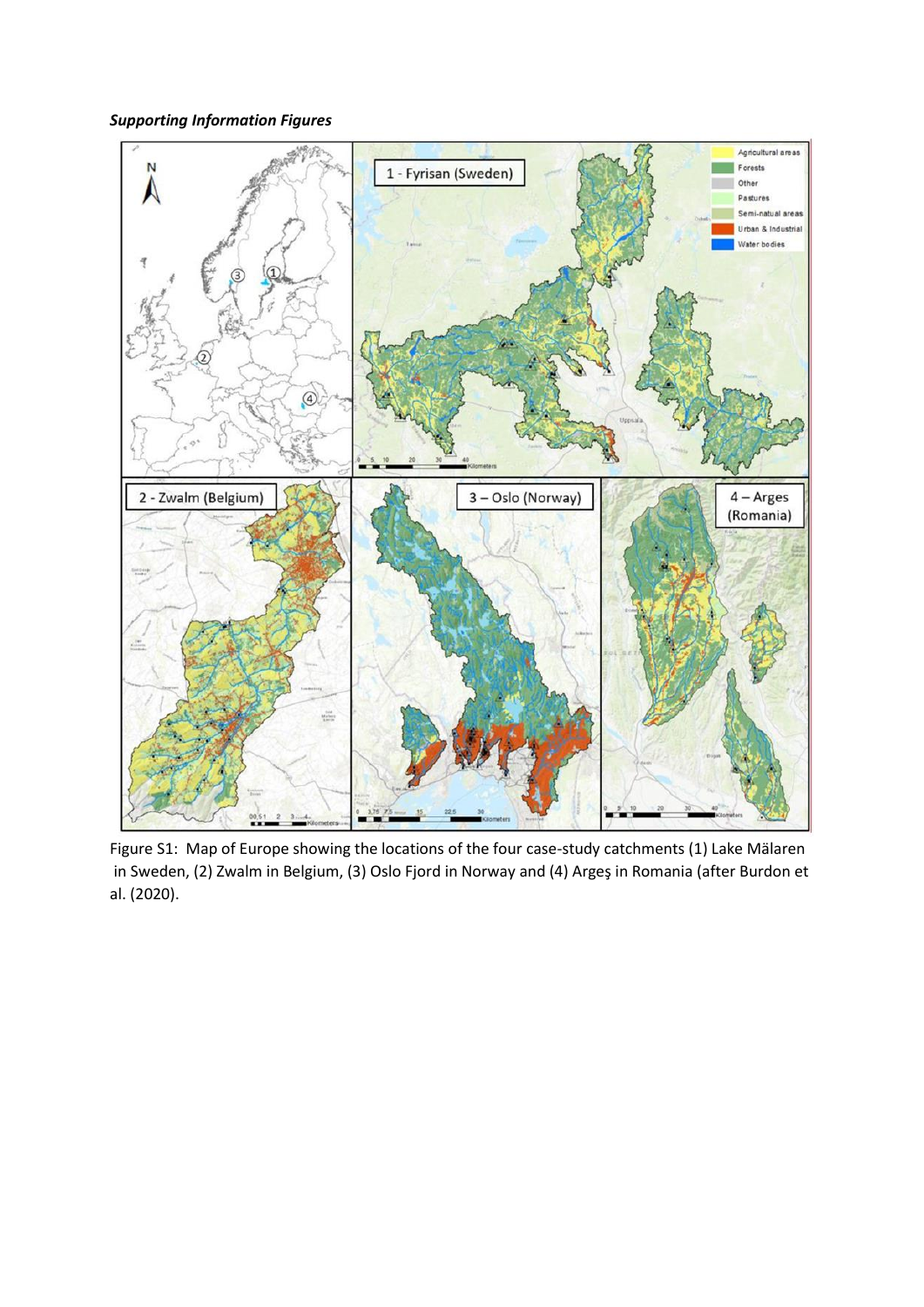

Figure S2. Model simulations for Scenarios 1-6 for grassland with residences (a), agriculture (b) and forest (c) with current conditions (CS), current conditions for grassland, agriculture and forestdominated land use (G-CS, A-CS, F-CS, respectively).

## a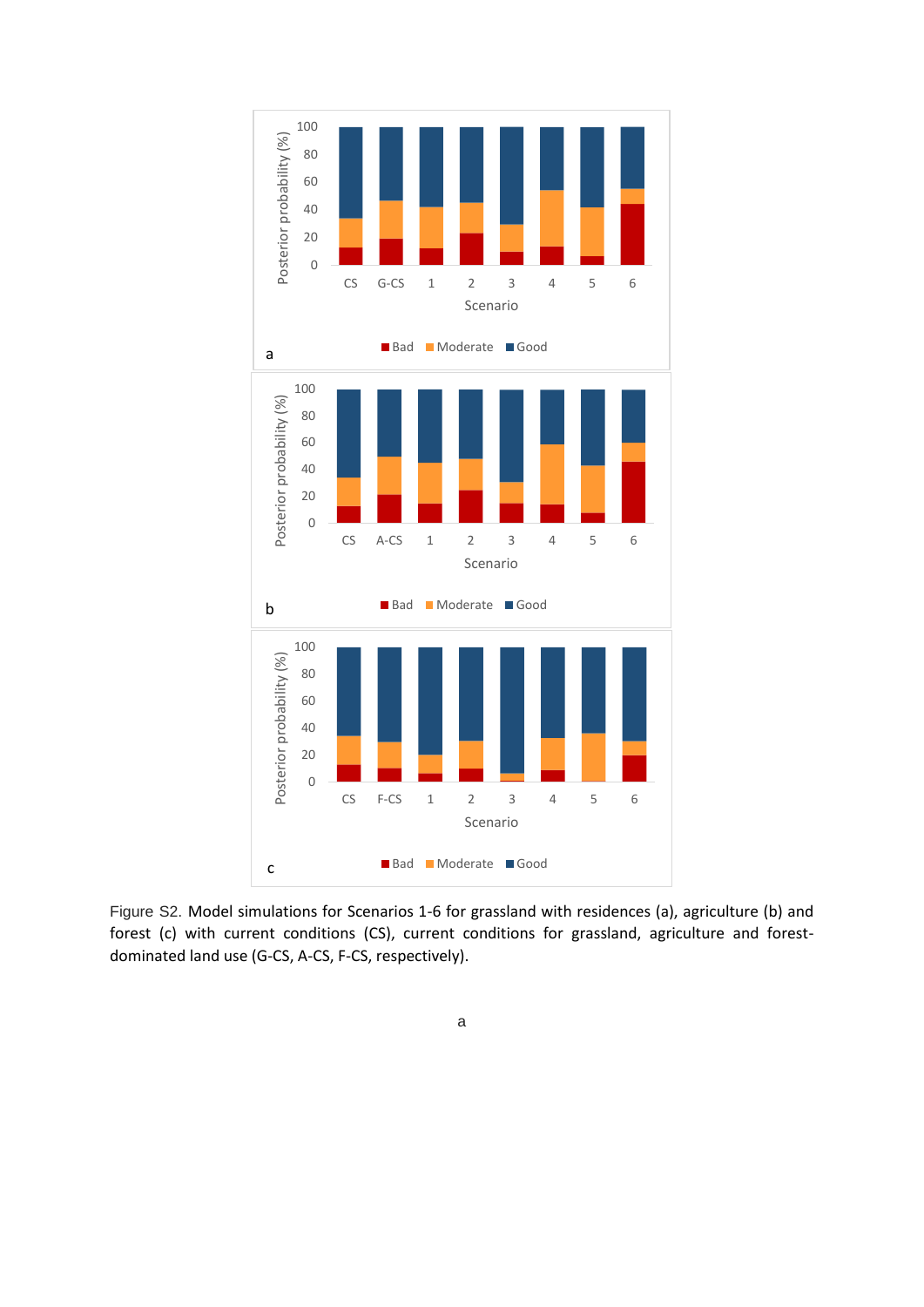

Figure S3. Illustration of a diagnostic inference (a) and predictive inference (b).

**b**

**a**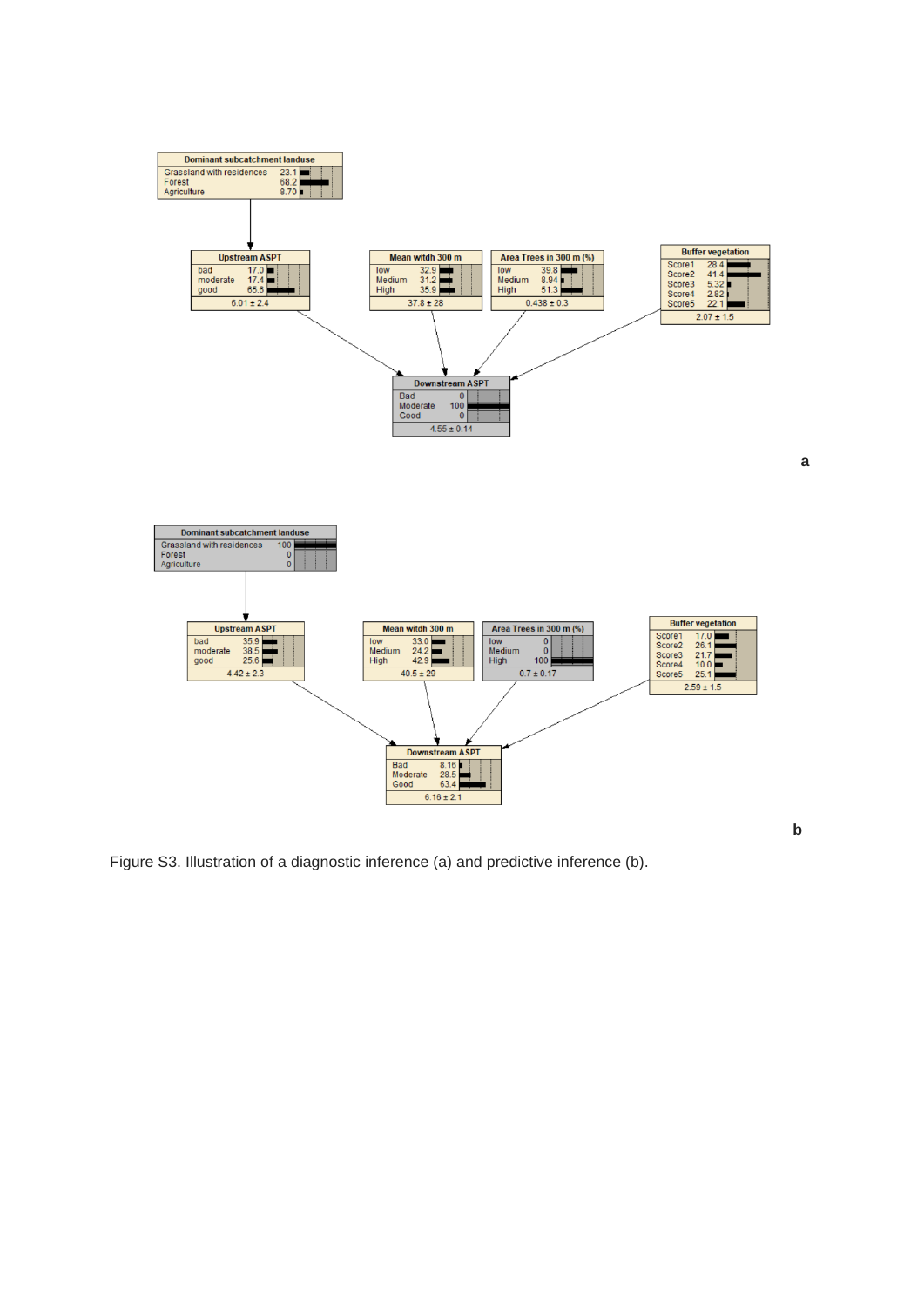

Figure S4. BBN model at Scenario 3 (a) and 4 (b) for grassland with residences land use.